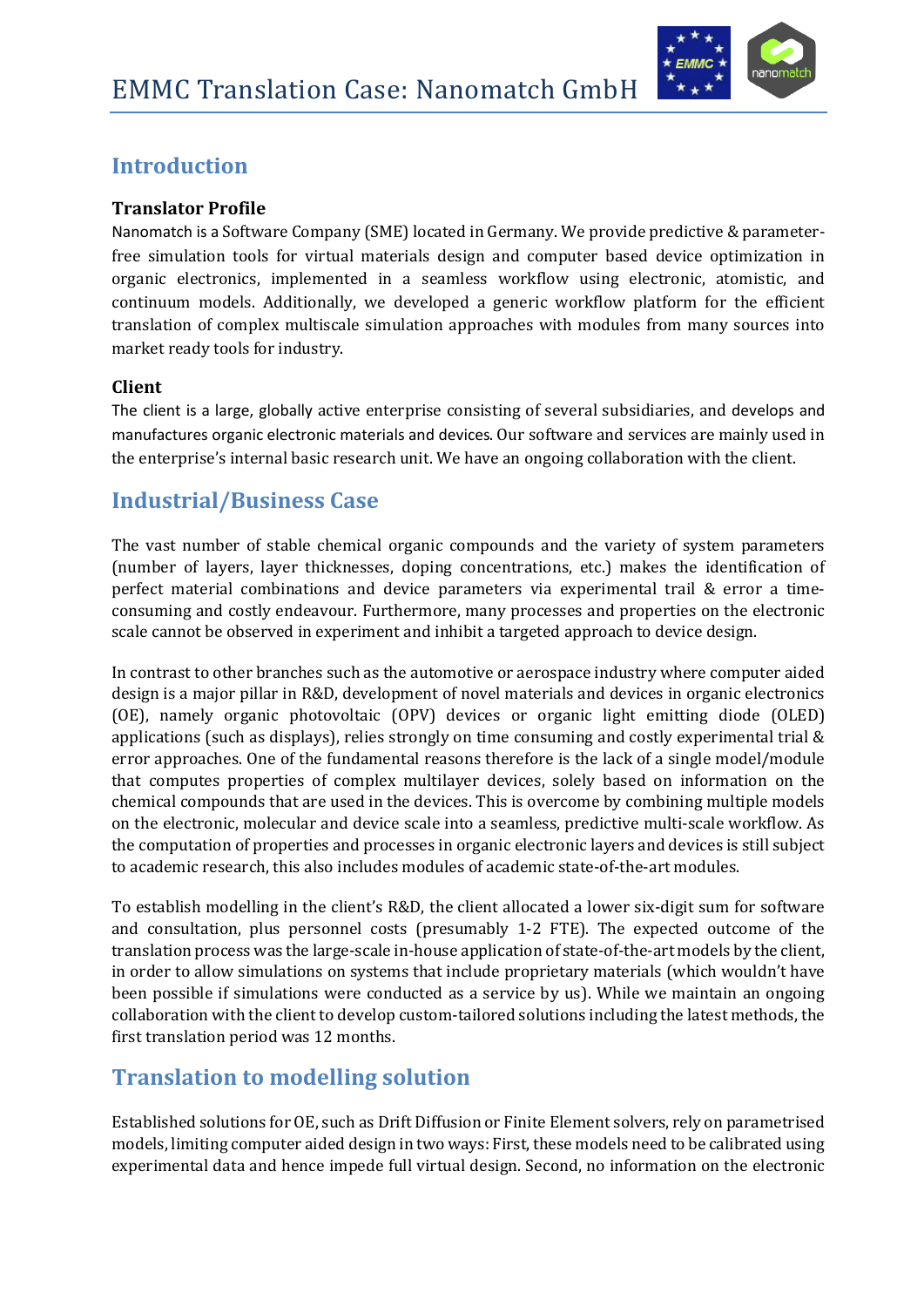

scale that is crucial for a fundamental understanding of the impact of specific microscopic processes and effects on device properties is provided by these models. This understanding, however, is essential for the targeted design of compounds and devices.

We therefore used the multiscale approach, where information on the electronic scale (quantum mechanical computations of molecules) is transferred via the atomistic scale (molecular layers) to the device scale in four simulation steps. This parameter-free approach eliminates the necessity of experiments prior to simulation, as no experimental input/calibration is needed. This approach is illustrated in Fig. 1. As there was no module for step 4 at the beginning of the collaboration, only modules for steps 1-3 were provided to the client. Starting on January 1st 2018, this last step, as well as improved modules for steps 1-3, are provided in the ongoing collaboration.



*Figure 1: Multiscale workflow for predictive OLED or OPV simulations.*

The simulation outcome can be validated at several stages: After step 2, properties of molecular layers, such as density or radial distribution function, can be compared to experimental data. Step 3 provides information on the electronic structure, namely orbital energy levels, that is also accessible via experiment. Finally, charge carrier simulations provide macroscopic device properties such as I-V curves, that can be easily measured in experiment. Possible validation steps and expected levels of accuracy were discussed with the client. However, to protect ongoing research and IP, no information on the performed validation steps or their outcome was disclosed to us by the client.

We recently entered negotiations with the client for the development of specific features to increase model accuracy. For the implementation of the module extensions, the client will invest a sum in the lower six-digit range over the course of 12 months. The decision on models, their exact features and necessary extensions is therefore subject to ongoing research collaborations. We expect this to continue over the next years, as it is essential to maintain a competitive edge over competing approaches by staying at the state-of-the-art level of academic research. New features are then developed by Nanomatch using compounds and systems in the public domain, before providing stable releases to the client for application to proprietary systems.